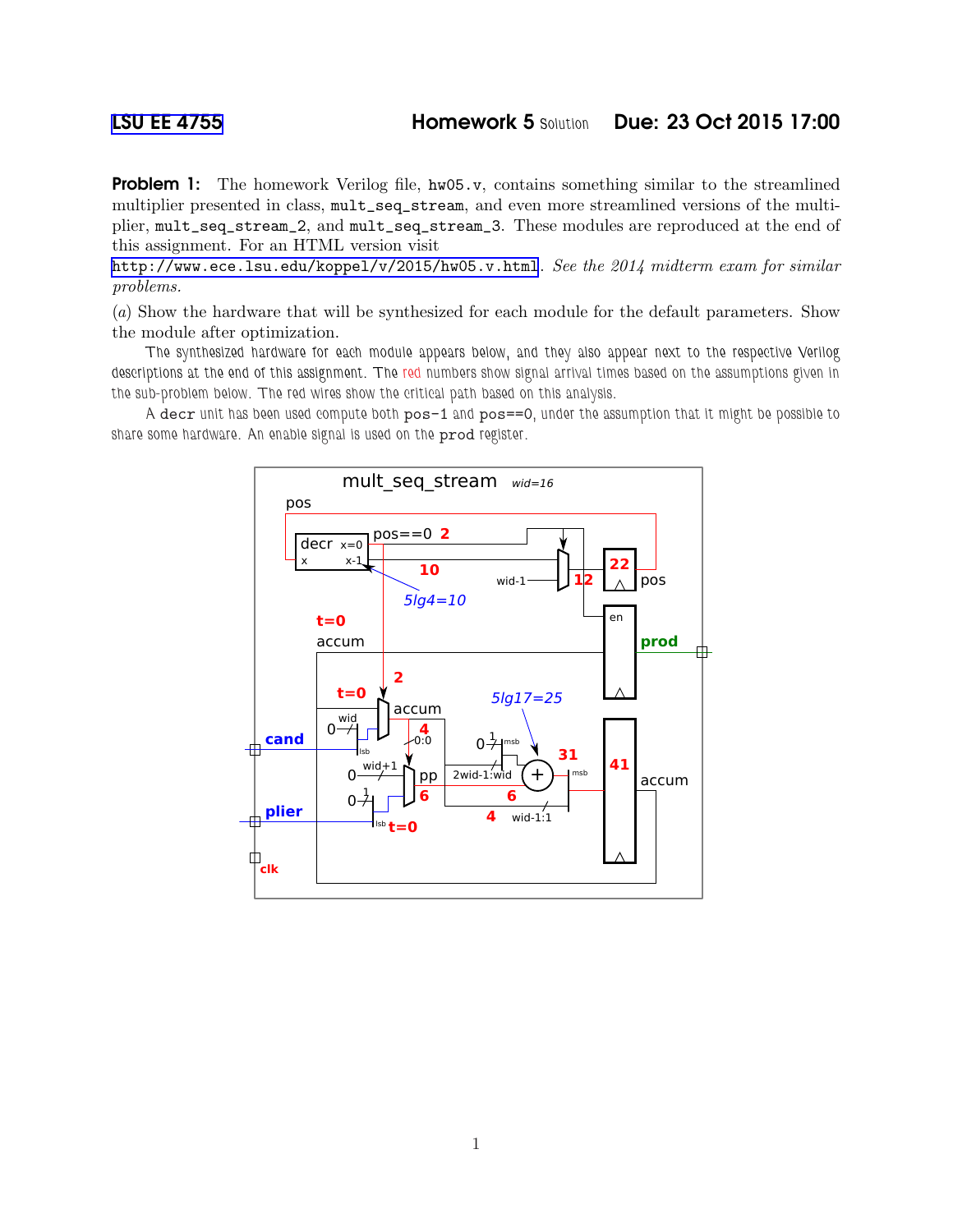

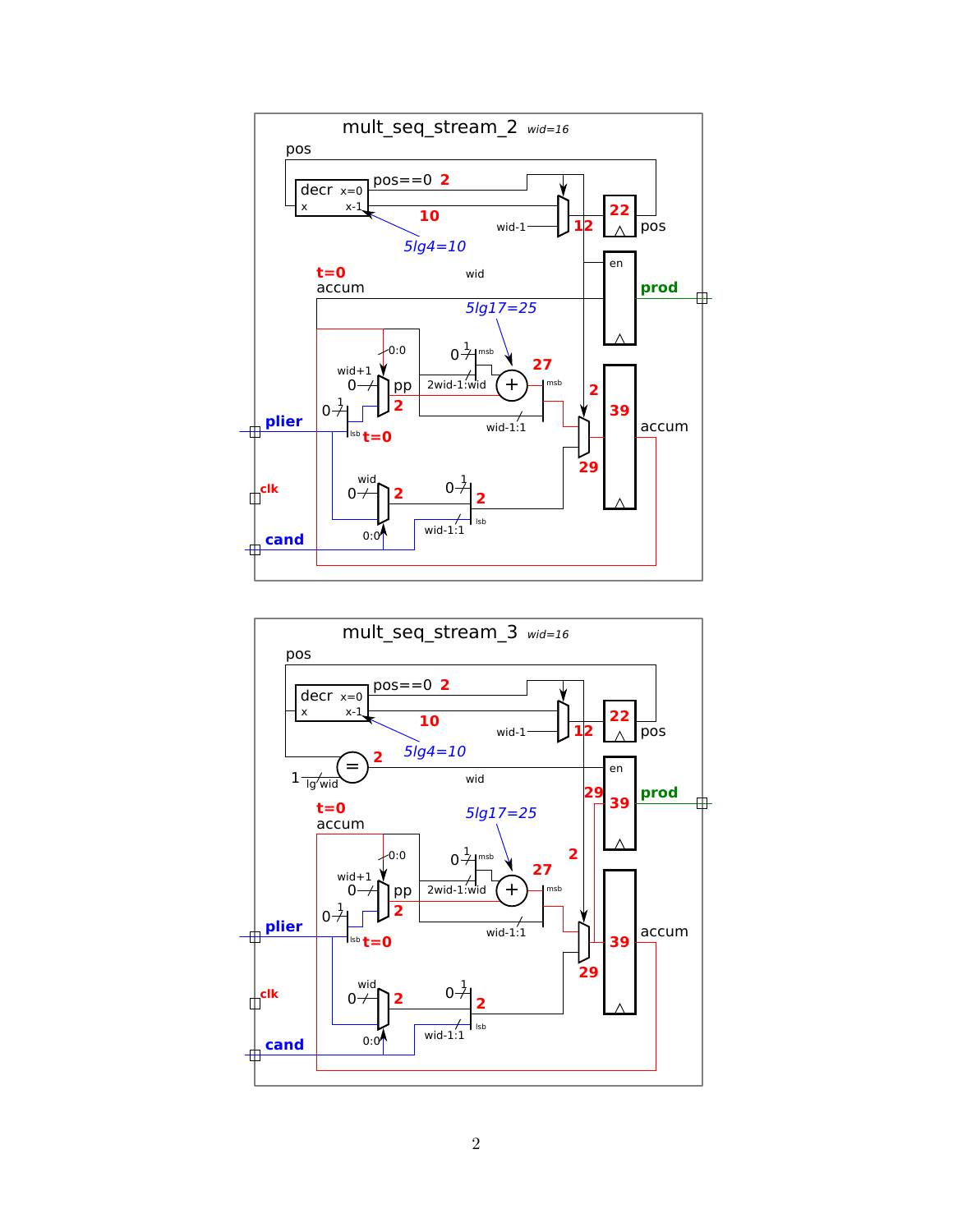(*b*) Estimate the clock frequency of each module based on the following latencies:

Latch delay: 10 units. Multiplexor latency: 2 units. Latency of an *n*-bit adder:  $5\lceil \lg n \rceil$  units. Latency of an *n*-input gate:  $\lceil \lg n \rceil$  units. Let a unit be equal to 10 ps. *Note: The duration of a unit was not given in the original assignment.*

The timing analysis is shown in red on the three modules and the wires carrying the critical path are shown in red. This timing analysis strictly follows the guidelines above, using a  $5\lceil \lg 17 \rceil = 25$  unit delay for the big adder. Realistically, that would be a 16-bit adder with a carry out. Solutions that used 20 rather than 25 units for the adder are correct.

For mult\_seq\_stream the critical path ends at accum with a period of 41 units or 410 ps. That would give a clock frequency of  $\frac{1}{41}$  cycles per unit or  $2.44\,\mathrm{GHz}$ .

For mult\_seq\_stream\_2 and mult\_seq\_stream\_3 the critical path is 2 units shorter, at 39 units. This is because the big adder uses the accum signal right out of the register outputs, in contrast to mult\_seq\_stream in which the particular accum to use must be routed through a mux based on a pos==0 select, adding delay. The clock frequency for these two modules would be  $2.56 \mathrm{\,GHz}$ .

(*c*) Why would module mult\_seq\_stream\_3 provide a result in less time than the other two, even assuming that the clock frequency for all the modules was the same?

The product is available one cycle earlier because it is written to prod from the output of the big adder rather than from accum.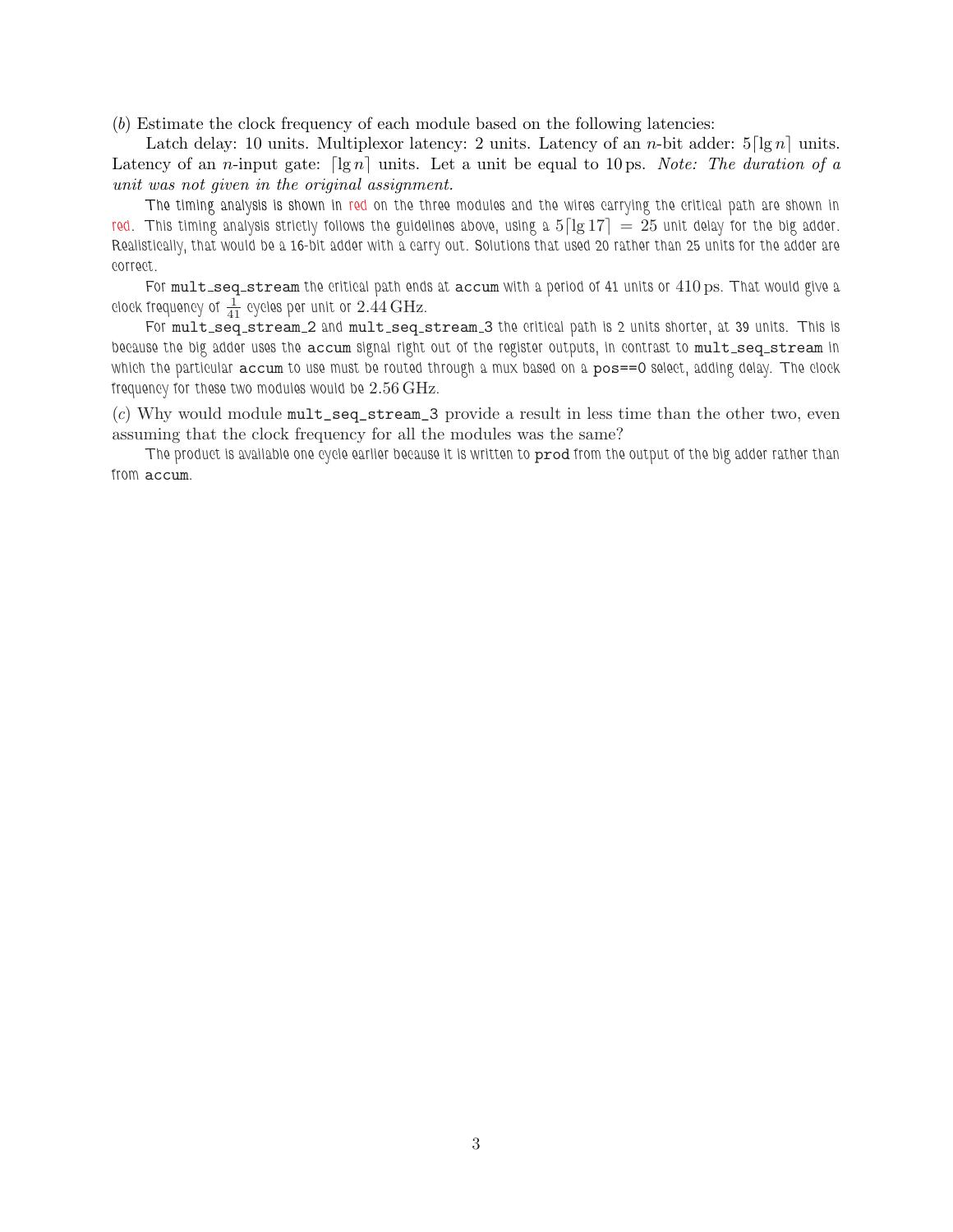```
mult_seq_stream wid=16
                                                    pos
                                                                 2
pos==0
                                                      decrx=0x-122 module mult_seq_stream
                                                                        10
                                                                                   wid-1
                                                                                               12
                                                                                                        pos
 #( int wid = 16 )
                                                                      5lg4=10
   ( output logic [2*wid-1:0] prod,
                                                                                                   en
                                                         t=0
     input logic [wid-1:0] plier,
                                                         accum
                                                                                                        prod
                                                                                                                毌
     input logic [wid-1:0] cand,
                                                                    2
     input clk);
                                                            t=0
                                                                                  5lg17=25
                                                                    accum
                                                            wic
    localparam int wlog =
                                                           0 -4
0:0
                                                                                0\overline{\overline{z}}cand
                                                                                   I<sub>msh</sub>
       $clog2(wid);\begin{array}{|c|c|c|}\n\hline\n31 & 41\n\end{array}lsb
                                                                \overrightarrow{p} pp \overrightarrow{2} and \overrightarrow{1} wid \overrightarrow{1}0
                                                                        pp
                                                                                              msb
                                                                                                        accum
    logic [wlog-1:0] pos;
                                                                1
                                                                        6
                                                                                     6
                                                             \Omegaplier
    logic [2*wid-1:0] accum;
                                                                                  4
                                                                                     wid-1:1t=0
                                                                  lsb
                                              \mathbf{\psi}_{\mathbf{clk}}always @( posedge clk ) begin
        logic [wid:0] pp;
        if (pos == 0) begin
            prod = accum;
            accum = cand;
            pos = wid - 1;end else begin
            pos--;
        end
        // Note: the multiplicand is in the lower bits of the accumulator.
        //
        pp = accum[0] ? { 1'b0, plier } : 0;
        // Add on the partial product and shift the accumulator.
        //
        \text{accum} = \{ \{ 1' \text{b0}, \ \text{accum}[2 * \text{wid}-1 : \text{wid}] \} + \text{pp}, \ \text{accum}[\text{wid}-1:1] \};
```
end

endmodule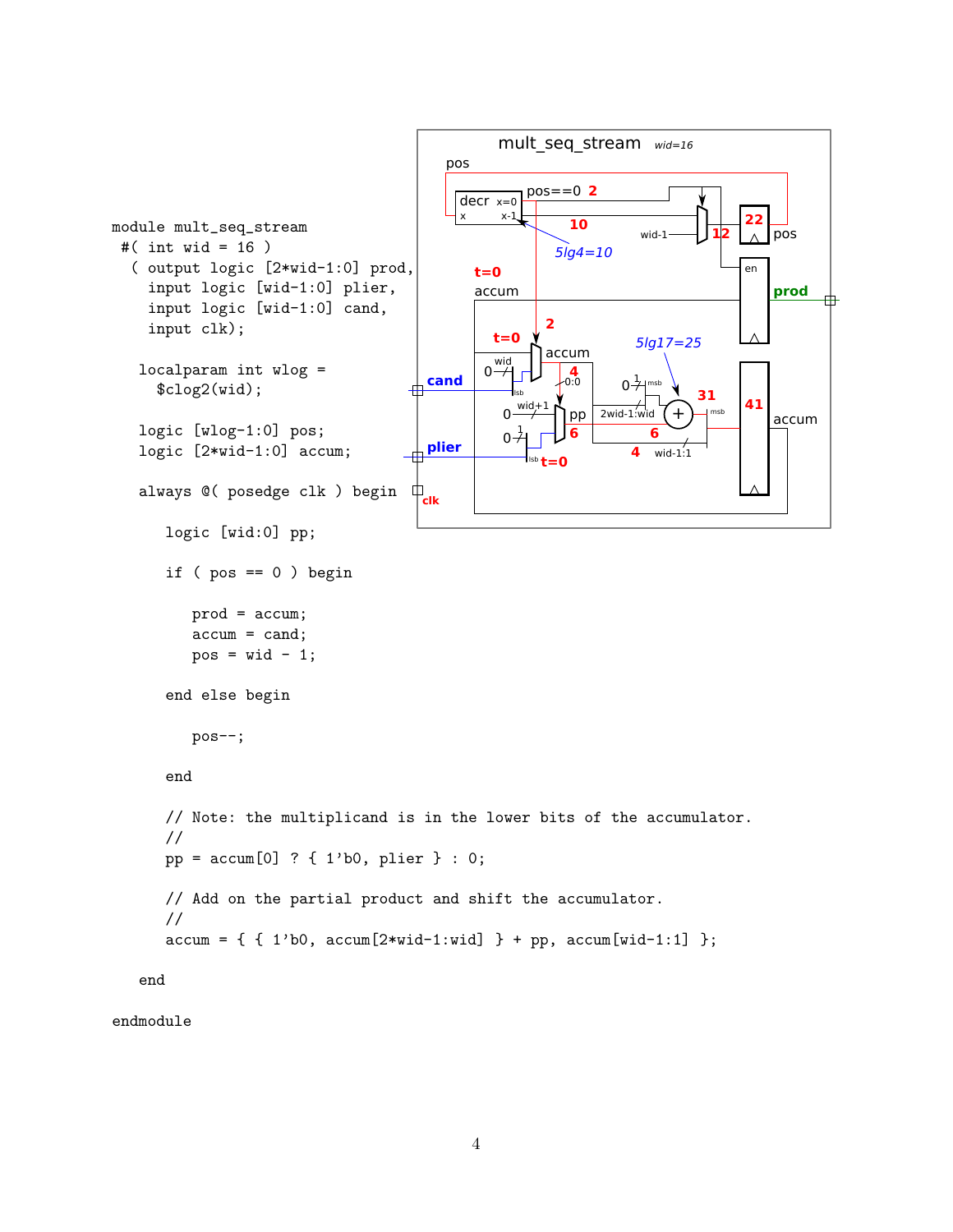```
mult_seq_stream_2 wid=16
                                                pos
                                                            2
pos==0
                                                 decr x=0x x-1
                                                                                           22
                                                                  10
                                                                            wid-1
                                                                                               pos
                                                                                      12
                                                                5lg4=10
                                                                                           en
                                                    t=0
                                                                        wid
                                                    accum
                                                                                               prod
                                                                                                      毌
                                                                        5lg17=25
module mult_seq_stream_2
 #( int wid = 16 )
                                                             0:0
                                                                      0\overline{1}msb
                                                       wid+1\sqrt{}27
  ( output logic [2*wid-1:0] prod,
                                                                  2wid-1:wid
                                                        0 -pp
                                                                             +
                                                                                   msb
                                                                                        2
     input logic [wid-1:0] plier,
                                                       1
                                                              2
                                                     \Omega39
     input logic [wid-1:0] cand,
                                             plier
                                                                          wid-1:1accum
     input clk);
                                                         lsb
t=0
                                                                                       29
                                          \frac{1}{\sqrt{2}}clk
                                                         wic
   localparam int wlog =
                                                                       1
                                                                     0
                                                        0+2 2
      $clog2(wid);
   logic [wlog-1:0] pos;
                                                                         lsb
                                                          0:0 wid-1:1
                                           cand
   logic [2*wid-1:0] accum;
   always @( posedge clk ) begin
       if (pos == 0) beginprod = accum;
           \text{accum} = \{ 1'\text{b0}, \text{cand}[0] ? \text{plier} : \text{wid'}(0), \text{cand}[\text{wid-1:1}] \};
           pos = wid - 1;end else begin
           logic [wid:0] pp;
           // Note: the multiplicand is in the lower bits of the accumulator.
           //
           pp = \text{accum}[0] ? plier : 0;// Add on the partial product and shift the accumulator.
           //
           \text{accum} = \{ \{ 1' \text{b0}, \ \text{accum}[2 * \text{wid}-1 : \text{wid}] \} + \text{pp}, \ \text{accum}[\text{wid}-1:1] \};
           pos--;
       end
    end
```

```
endmodule
```